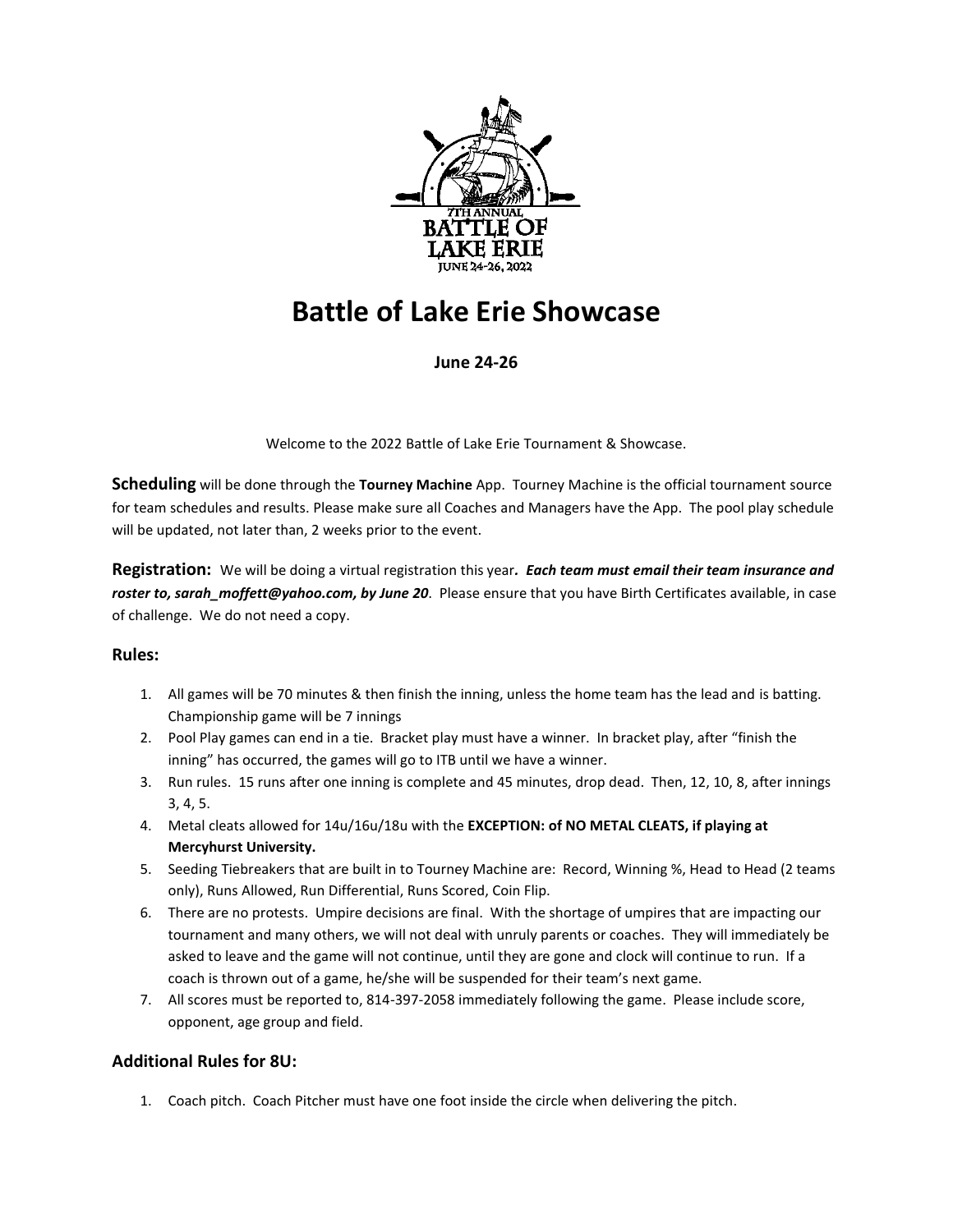- 2. Max of 5 runs per inning.
- 3. There will be a half circle in front of home plate. Any ball that dies within that circle, will be a dead ball.
- 4. You can not walk.
- 5. Umpires will call strikes that are not swung at.
- 6. No drop 3rd .
- 7. No stealing, lead offs are ok.
- 8. There will be a half way line between  $1^{st}$  &  $2^{nd}$ ,  $2^{nd}$  & 3,  $3^{rd}$  and Home. If baserunner has crossed that line before the pitcher has the ball secured in the circle, they will get the next base. If they have not, they will return to previous base.
- 9. Out at home must be on the throw. No running ball to home and touching plate for a force out.

#### **Fields, Locations and Parking,**

#### **Note: Tourney Machine has a Map Pin for each location:**

- 1. **Mercyhurst University** We are pleased to add this great facility to our tournament. Parking can be tight up there and there is a band competition going on during. Best place to park would be at Mercyhurst Preparatory School at 538 E. Grandview Blvd, Erie. The worst parking but, could be additional for you, is the Saxxon Stadium in your Tourney Machine app. However, this will be a little bit of a longer walk up to field.
- 2. **Harborcreek Community Par -** There are 3 parking lots for these fields, to help with flow, it will be important to follow these suggestions. 12U/8U teams, you should park in the lot off of Firman Road. 16U teams would be best to park off of Clark Road, turn on to Six Mile Drive and there is lot. 10U would be best suited to turn on Municipal Dr off of Rt 20/Buffalo Rd. Municipal Dr is a long road that takes you back through a wooded area and then you come out at the 10U field.
- **3. Walnut Creek** is at 5901 Sterrettania Rd, Fairview. Parking is pretty self explanatory here. Turn into the school and fields are around back. **Avoid parking on Thomas Rd and the sub division south of the fields.**
- 4. **McDowell High School** 3740 Sterrettania Rd. Enter the Hanlon Sports Complex from East 38th Street. The softball field is next to CVS and behind the turf field and tennis courts.
- 5. **Fort LeBeouf High School** 931 N. High St, Waterford: Use the parking lot behind the school.
- 6. **Penn State Behrend**  4701 College Dr. Parking will be alongside the field.

**IMPORTANT!** Please respect any signs that say, no parking. Ignoring these could lead to your car being towed.

There will be NO PARKING or GATE FEES!

## **T-Shirts:**

- 1. The pre-order T-shirts will be separated and will be at each team's first pool game location Friday or Saturday. Please ask an Erie Frost representative where you can find the T-shirts at your location.
	- a. If you have not completed the payment process, please send a check to the Erie Frost

Erie Frost Softball 4502 Holiday Drive Erie Pa, 16506